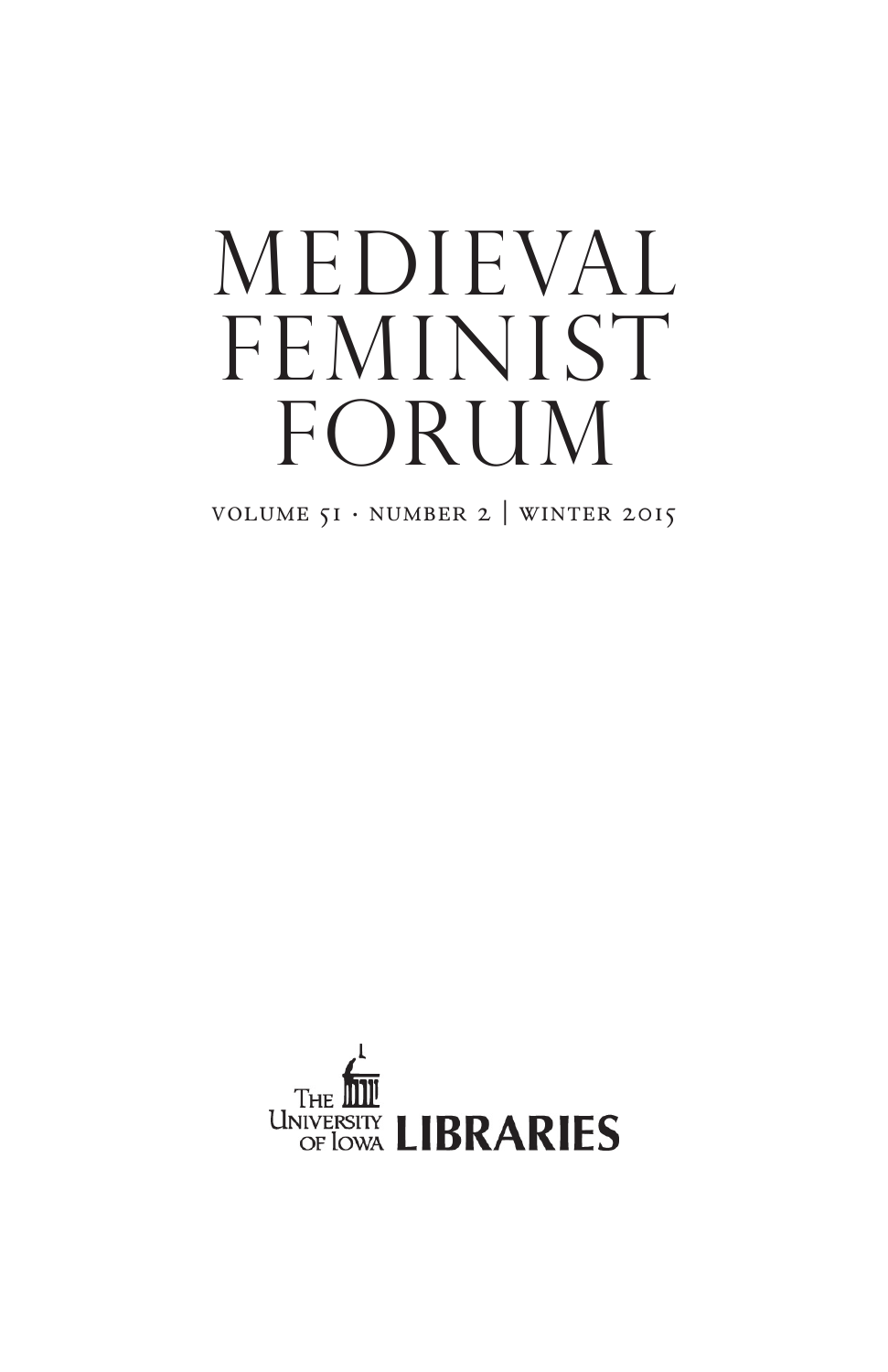## Medieval Feminist Forum

volume 51 number 2 |winter 2015

#### editorial board

Rachel Dressler, Art History, University at Albany, State University of New York Wendy Hoofnagle, English, University of Northern Iowa Jessica A. Boon, Religious Studies, University of North Carolina–Chapel Hill

managing editor Chris Africa, University of Iowa Libraries

book review editor

Helene Scheck, English, University at Albany, State University of New York

design & typesetting Sara T. Sauers, University of Iowa Center for the Book

society for medieval feminist scholarship officers *President*: Liz Herbert McAvoy (2016-2017), English, Swansea University *Vice President*: Linda Mitchell (2016-2017), History, University of Missouri-Kansas City *Secretary*: Dorothy Kim, Vassar College (2016-2017) *Treasurer & Membership Coordinator*: Vickie Larsen (2016-2017), English, University of Michigan-Flint

#### advisory board

Jessica Barr (2018), Jennifer Edwards (2016), Katie Keene (2016), Anne Lester (2016), Charles-Louis Morand Métivier (2016), Laura Saetveit Miles (2016), Leah Schwebel (2016), Amy Vines (2016), Tara Williams (2016), Roberta Krueger [Founding Editor]

*Graduate Student Representatives*: Jennifer Freeman (2017), Kristin Canzano Pinyan (2016), Jessica D. Ward (2018)

*Medieval Feminist Forum* is indexed in the MLA International Bibliography, published by the Modern Language Association, 26 Broadway, 3rd floor; New York, NY 10004; http://www.mla.org and *Feminae: Medieval Women and Gender Index*, http://www.haverford.edu/library/reference/mschaus/mfi/

*Medieval Feminist Forum*, e-issn 2151-6073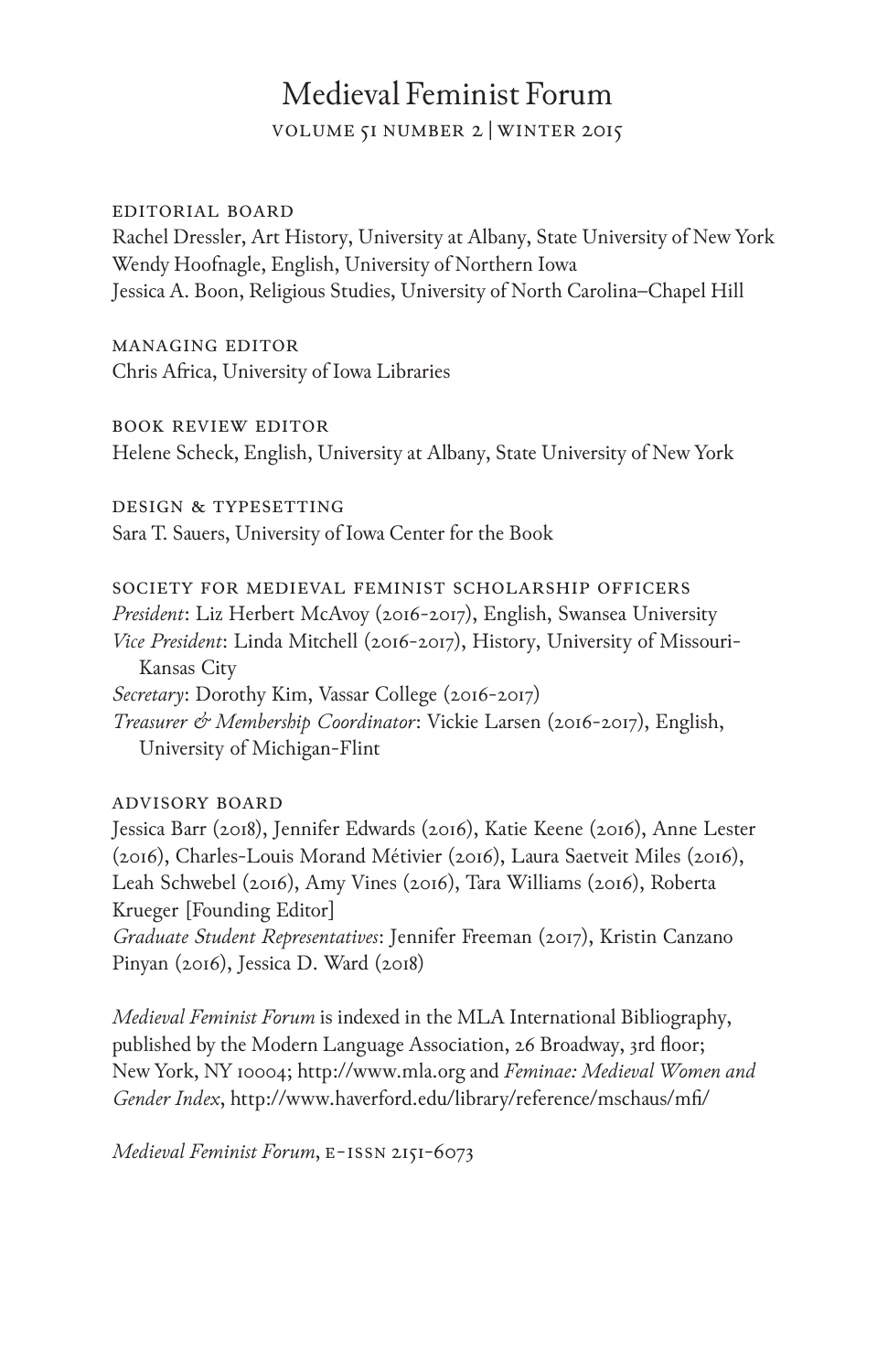# $\sim$ **CONTENTS**

### **special issue**

*Beyond Women and Power: Looking Backward and Moving Forward* Guest Editor: Kathy M. Krause

## **ARTICLES**

Beyond Women and Power: Looking Backward and Moving Forward KATHY M. KRAUSE 5

Queenship Studies Comes of Age LOIS L. HUNEYCUTT 9

Recalculating the Equation: Powerful Woman = Extraordinary Amy Livingstone 17

Literary Heiresses and Historical Countesses in Thirteenth-Century France: Some Methodological Notes Kathy M. Krause 30

Women and Power: Thoughts Arising out of the Roundtable "Debating Women and Power in the Middle Ages," International Medieval Congress, Leeds 2014 PENELOPE NASH 39

Contemplating Royal Women's Access to Power and the Transition Between the Middle Ages and the "Monstrous Regiment" of the Early Modern Era Elena Woodacre 61